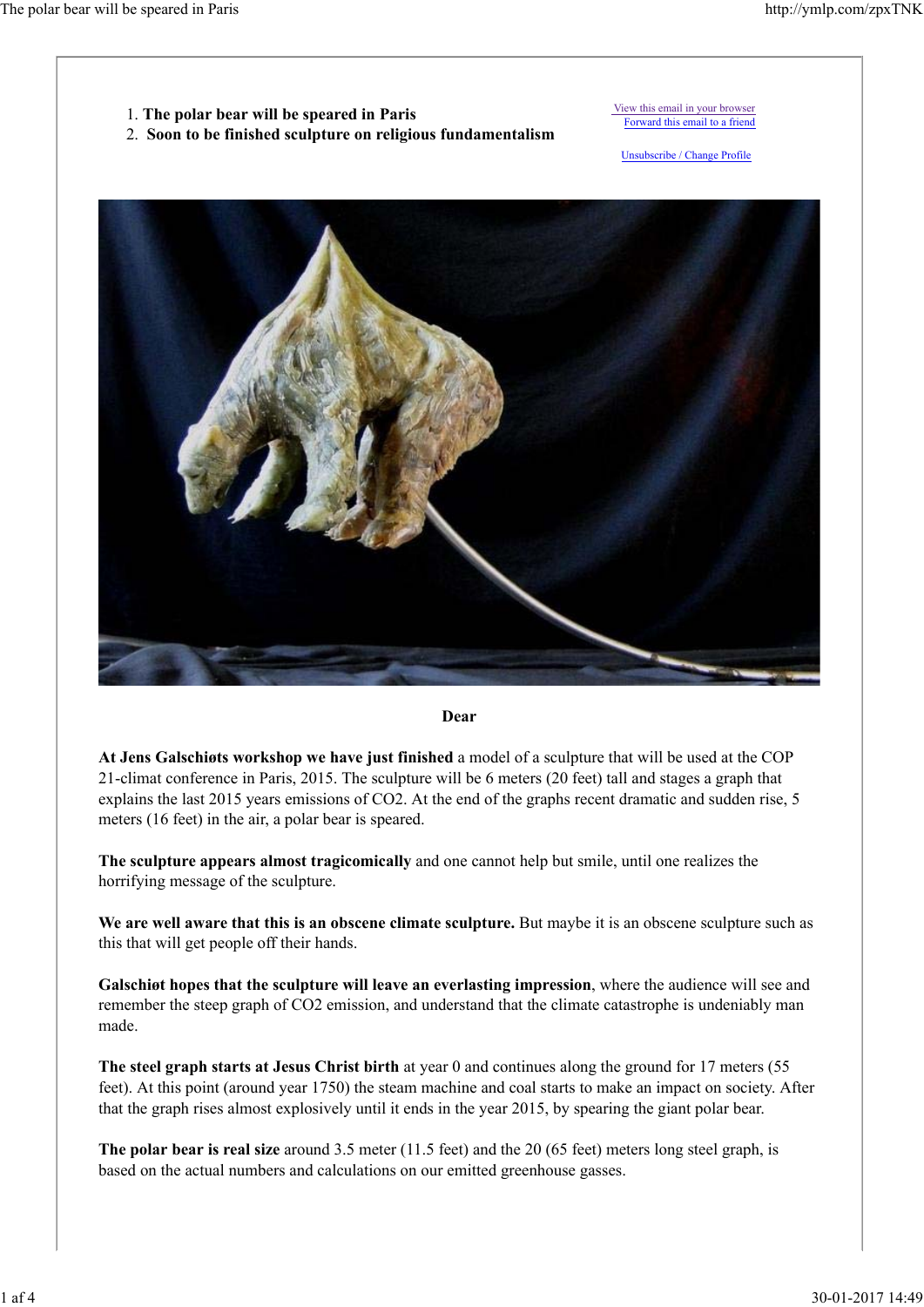**We hope to cooperate with environment movement**, to get the sculpture erected in Paris for the climate summit. If you are connected to a relevant organization that wants to work with us, please do not hesitate to contact us.

**Best regards**

**Lasse Markus - Chief of communications, Gallery Galschiøt**

## **FUNDAMENTALISM SCULPTURE**

**As mentioned in an earlier newsletter**, we are in the process of creating a giant dialog/art project based on the religious texts of Islam, Christianity and Judaism. It is called The Children of Abrahams and a large sculpture, named Fundamentalism, will encapsulate the debate surrounding the three religions.

**The work is moving steady on, though it is a giant** undertaking for the workshop. The sculpture has to be ready for the first exhibition at KunstCenter Silkeborg Bad on January 17. 2015.

**We are still look for museums and exhibitions sites** around Europe to exhibit the sculpture. If you have an idea please do not hesitate to contact us.

**We are in the midst of casting the last of the 14 giant letters in copper**. The letters has been constructed from wax replicas of religious texts from the Torah, the Bible and the Quran (no books where burned in the process). When we lowered the last letters of "Torahs" into the large electrolyte tank we ended 4 years of making and stacking well over 8000 wax books and scrolls on top of each other in order to create the huge letters.

**We are not beating around the bush** and have now devoted our attention to build up the sculptures circle formed base. It will consist of more than 5 tons of steel and copper and will be placed in a circular configuration with a diameter of 9 meters (29 feet).

**Our engineer Lars Bredal has made** quite an astonishing feat in the calculation the construction of the sculpture. It will be able to withstand anything from hurricanes to general vandalism from art haters and religious fundamentalists.

**We have used a small fortune in steel** and the blacksmiths of our workshop will be kings of the workshop for the next 2 months.

**We have had a meeting with Iben From, director** from Art Center Silkeborg Bad and planed the first. It is shaping up to be a real exciting exhibit in which we reveal the Fundamentalism sculpture and the project in general. As a part of the exhibition there will be a number of dialogue initiatives in the Silkeborg area.

**Put a mark in your calendar** and remember to show up (if you can make your way to Denmark on January 17 or later

### **General information and the project "The children of Abraham"**

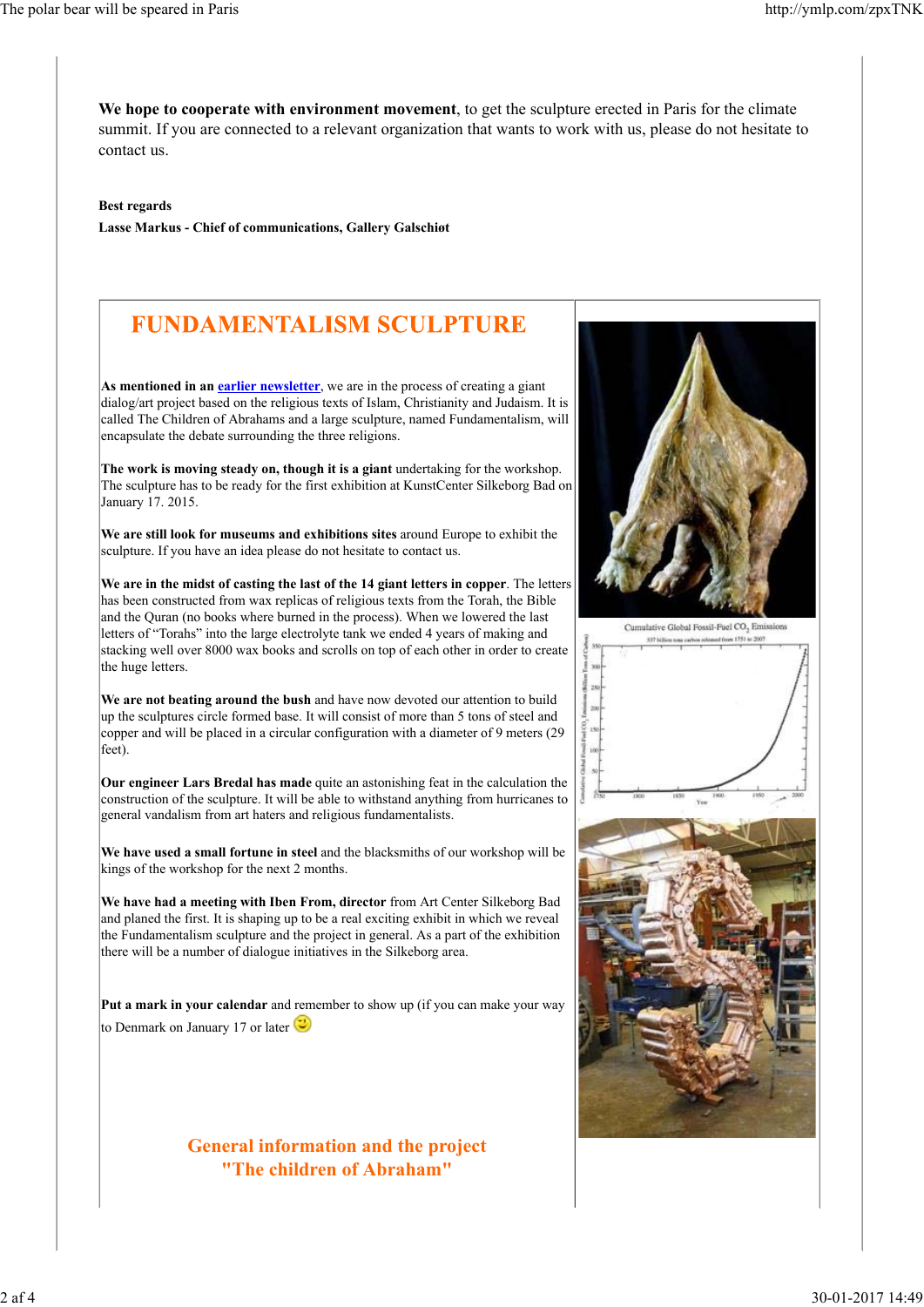**We have gathered the 600 brightest and darkest quotations** from the Torah, the Bible and the Quran. They show how very similar the religions are, and that all of them have very humane, compassionate sides, as well as very inhumane, intolerant and 'outdated' sides. **We are finishing the monumental**A 3½ meters tall, 9 meters wide Stonehenge-like sculpture consisting of huge cobber letters which spell the word FUNAMENTALISM. Its 28 flat screens display the quotes. **The sculpture is to have its opening exhibition** at Art Center Silkeborg Bad, Denmark, in January, after that we plan to place it in front of the EU parliament to internationalize the dialogue. **More Info can be found at: The previous newsletter explaining the project "The children of Abraham" Concept Quiz - on quotes Free screenserver for your computer. Video – introducing the project 'The Children of Abraham' Official webside of The children of Abraham Wikipdia on The Fundamentalism sculpture** \*\*\*\*\*\*\*\*\*\*\*\*\*\*\*\*\* **General information about Galschiøt** See Wikipedia: Portrait of the sculptors CV (PDF) To Gallery Galschiot To Galschot webside